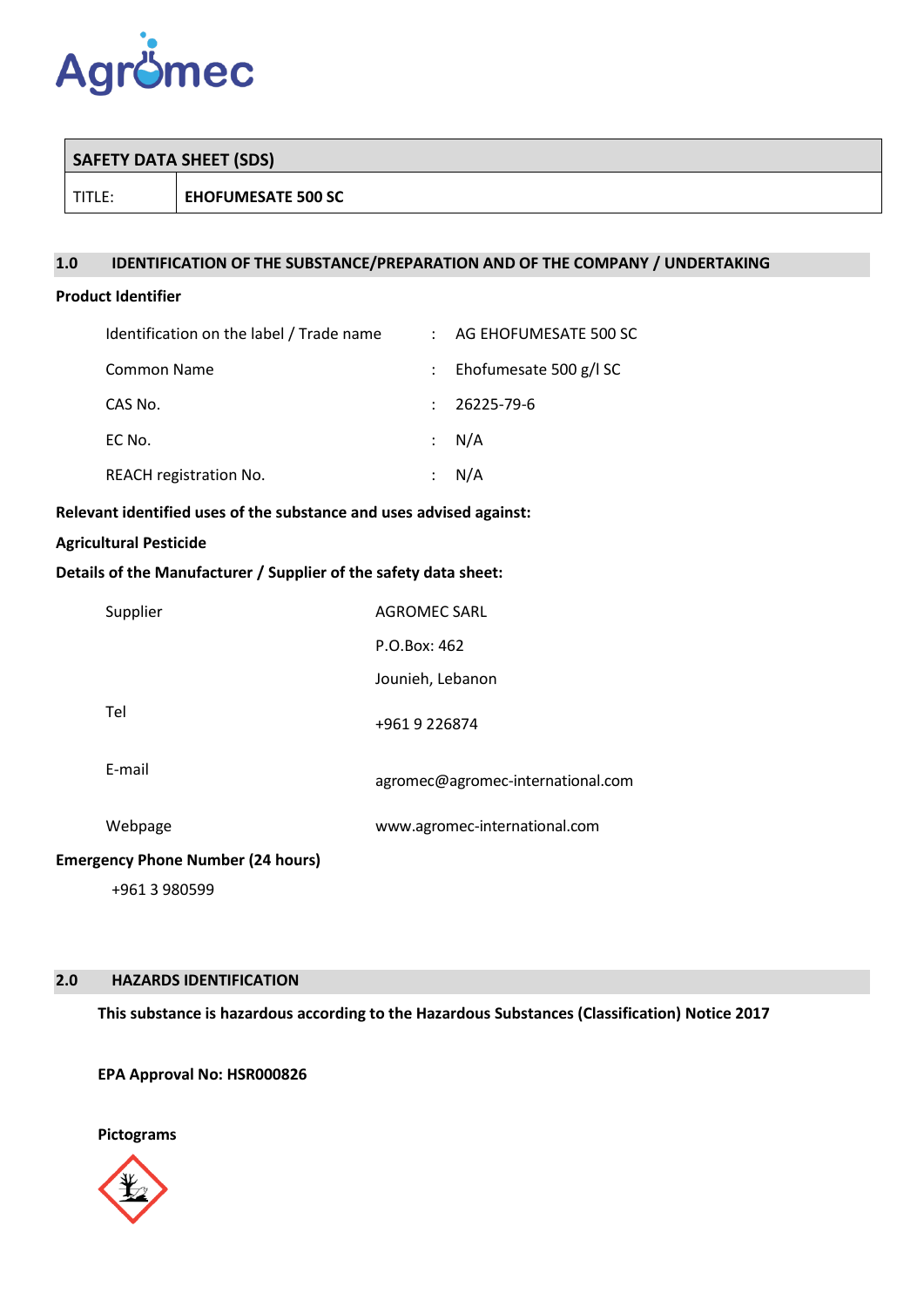

# **Ecotoxic**

**Signal Word: Warning**

| <b>HSNO</b><br><b>Classification</b> |      | <b>Hazard Code   Hazard Statement</b>               | <b>GHS Category</b>      |
|--------------------------------------|------|-----------------------------------------------------|--------------------------|
| 9.1B                                 | H411 | Toxic to aquatic life with long<br>lasting effects. | <b>Aquatic Chronic 2</b> |
| 9.2A                                 | H421 | Very toxic to the soil environment.                 |                          |

| Prevention<br>Code | <b>Prevention Statement</b>       |  |  |
|--------------------|-----------------------------------|--|--|
| P103               | Read label before use.            |  |  |
| P273               | Avoid release to the environment. |  |  |

|      | Response Code   Response Statement |
|------|------------------------------------|
| P391 | Collect spillage.                  |

| <b>Storage Code</b> | <b>Storage Statement</b>                                                                                                         |
|---------------------|----------------------------------------------------------------------------------------------------------------------------------|
| None allocated      | Store in the original, unopened container in a cool, dry place, out of direct<br>sunlight and away from stockfeed or foodstuffs. |

| <b>Disposal Code</b> | <b>Disposal Statement</b>                                                                                                                                                                                                                                                                                                                                                                |
|----------------------|------------------------------------------------------------------------------------------------------------------------------------------------------------------------------------------------------------------------------------------------------------------------------------------------------------------------------------------------------------------------------------------|
| P501                 | Wherever possible completely use material by using according to label<br>instructions. Dispose of unwanted product and wastes from spillages as<br>hazardous substances in accordance with local and national regulations<br>using a licensed waste disposal company. Triple rinse containers and add<br>rinsate to spray tank before puncturing and offering for recycling or landfill. |
|                      | Do not allow product to enter waterways. Do not burn product or container.                                                                                                                                                                                                                                                                                                               |

## **3.0 COMPOSITION/INFORMATION ON INGREDIENTS**

| <b>Ingredients</b> | $Wt\%$     | <b>CAS NUMBER.</b> |
|--------------------|------------|--------------------|
| Ethofumesate       | 44         | 26225-79-6         |
| Non hazardous      | To balance | ΝA                 |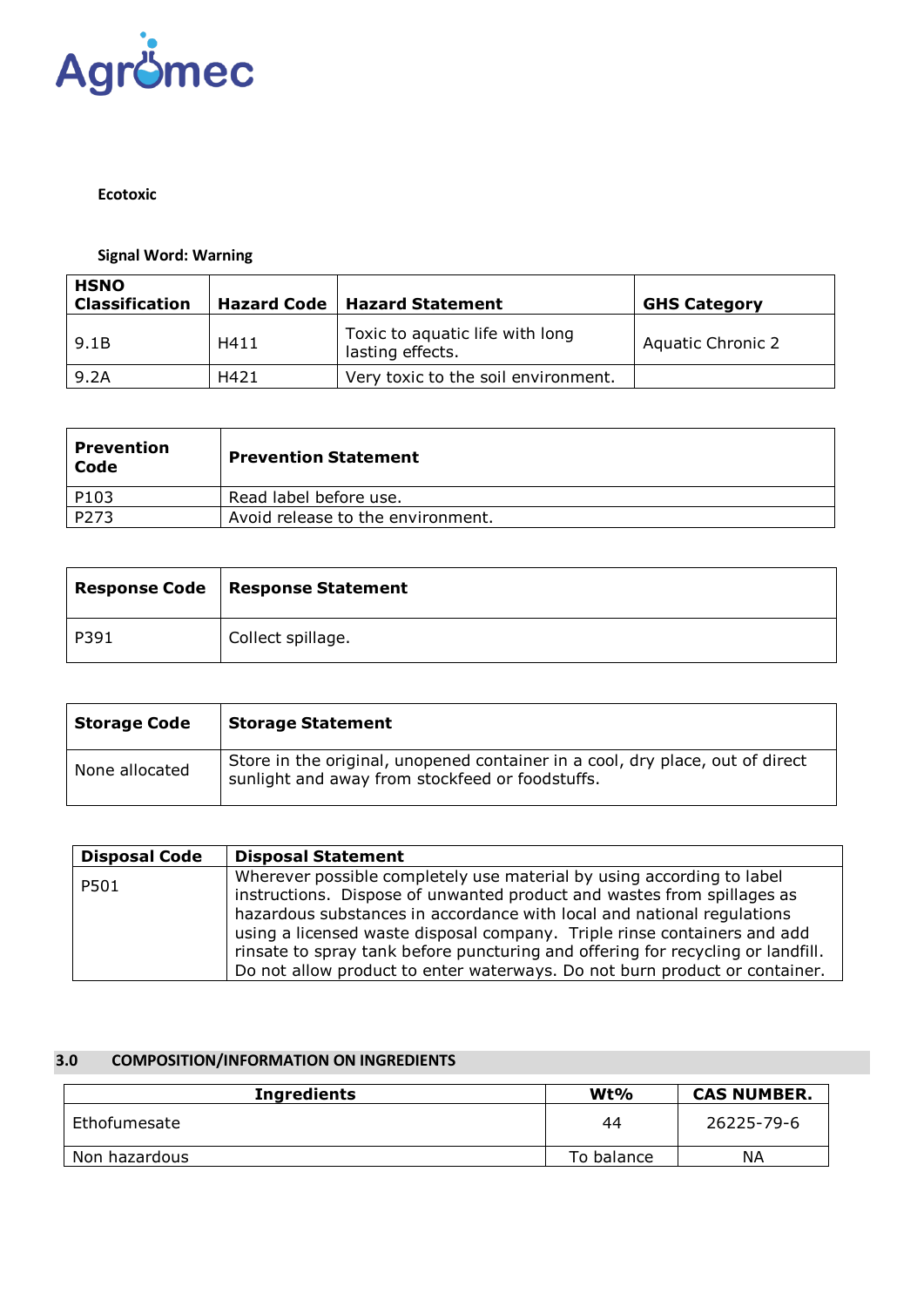

### **4.0 FIRST AID MEASURES**

Routes of Exposure:

If in Eyes Rinse cautiously with water for 15 minutes If eye irritation persists: Get medical advice/attention.

If on Skin Wash off immediately with soap and plenty of water. If skin irritation occurs: Get medical advice/attention.

If Swallowed Wash out mouth with plenty of water. Get medical attention. Never give anything by mouth to an unconscious person. Call a POISON CENTER or doctor/physician if you feel unwell.

If Inhaled Remove person to fresh air. Remove contaminated clothing and loosen remaining clothing. Allow person to assume most comfortable position and keep warm. Keep at rest until fully recovered. Get medical advice if breathing becomes difficult.

Most important symptoms and effects, both acute and delayed

Symptoms:

Ingestion: Not applicable

Skin: Not applicable

Inhalation: Not applicable Eyes: Not applicable Chronic: Not applicable

### **5.0 FIRE – FIGHTING MEASURES**

#### **Extinguishing media**

| Suitable extinguishing media   | Dry chemical extinguisher, foam, carbon dioxide or water spray<br>(do not use direct jet of water). |
|--------------------------------|-----------------------------------------------------------------------------------------------------|
| Unsuitable extinguishing media | N/A                                                                                                 |

## **Special hazards arising from the substance or mixture**

Hazardous combustion products : carbon dioxide; carbon monoxide

## **Advice for fire-fighters**

Flammable liquid. Flash point 62 °C. When heated above flash point, this product releases vapors which when mixed with air, can burn or be explosives. Combustion products are toxic and/or irritant. Measures have to be taken to prevent the contaminated extinguishing agent from seeping into the ground or from spreading uncontrollably. Use self contained breathing apparatus. Wear protective equipment.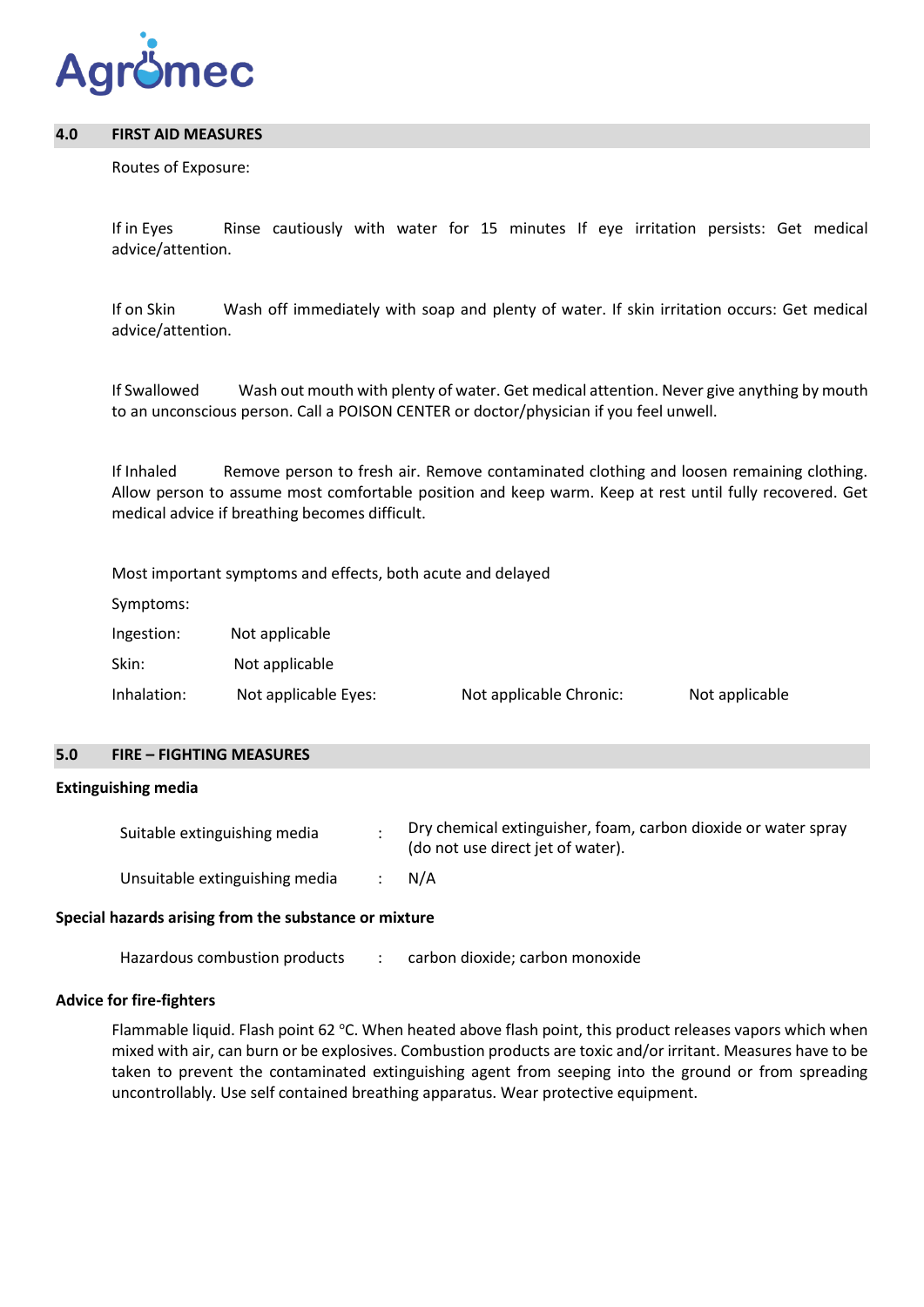

### **Additional information**

### **This product is combustible at elevated temperatures.**

# **6.0 ACCIDENTAL RELEASE MEASURES**

### **Personal precautions, protective equipment and emergency procedures**

#### **For non-emergency personnel**

| Protective equipment | : Wear protective clothing and personal protective equipment as<br>prescribed in Section 8. |
|----------------------|---------------------------------------------------------------------------------------------|
| Emergency procedures | : $N/A$                                                                                     |

#### **For emergency responders**

Personal protective equipments : See section 8.

#### **Environmental precautions**

Soak up with absorptive material such as sand, soil, diatomaceous earth, etc. Prevent material from spreading, e.g. by damming in with absorptive material. Collect material in specially marked, tightly closing containers. Spilled product cannot be used further and must be disposed of. If safe disposal is not possible, contact the manufacturer, the dealer or the local representative. Do not contaminate waters and sewers.

### **Methods and material for containment and cleaning up**

#### **For containment**

See section 7.1

#### **For cleaning up**

In case materials are released, contact emergency response personnel. Keep unnecessary persons away. If emergency response personnel are unavailable, absorb small spills on spill pillows or other suitable absorbing material (sand or earth) and place in a sealed container for disposal. Dike large spills and transfer to an appropriate container for disposal.

#### **Other information**

N/A

## **Reference to other sections**

See Section 7 for information on safe handling.

See Section 8 for information on personal protection equipment.

See Section 13 for information on disposal.

### **Additional information**

## **N/A**

### **7.0 HANDLING AND STORAGE**

#### **Precautions for safe handling**

#### **Protective measures**

- Fire preventions The state of the Use non-sparking type tools and equipment, including explosion proof ventilation.
- 
- Environmental precautions **Environmental** precautions **in the CES** is a Do not contaminate waters and sewers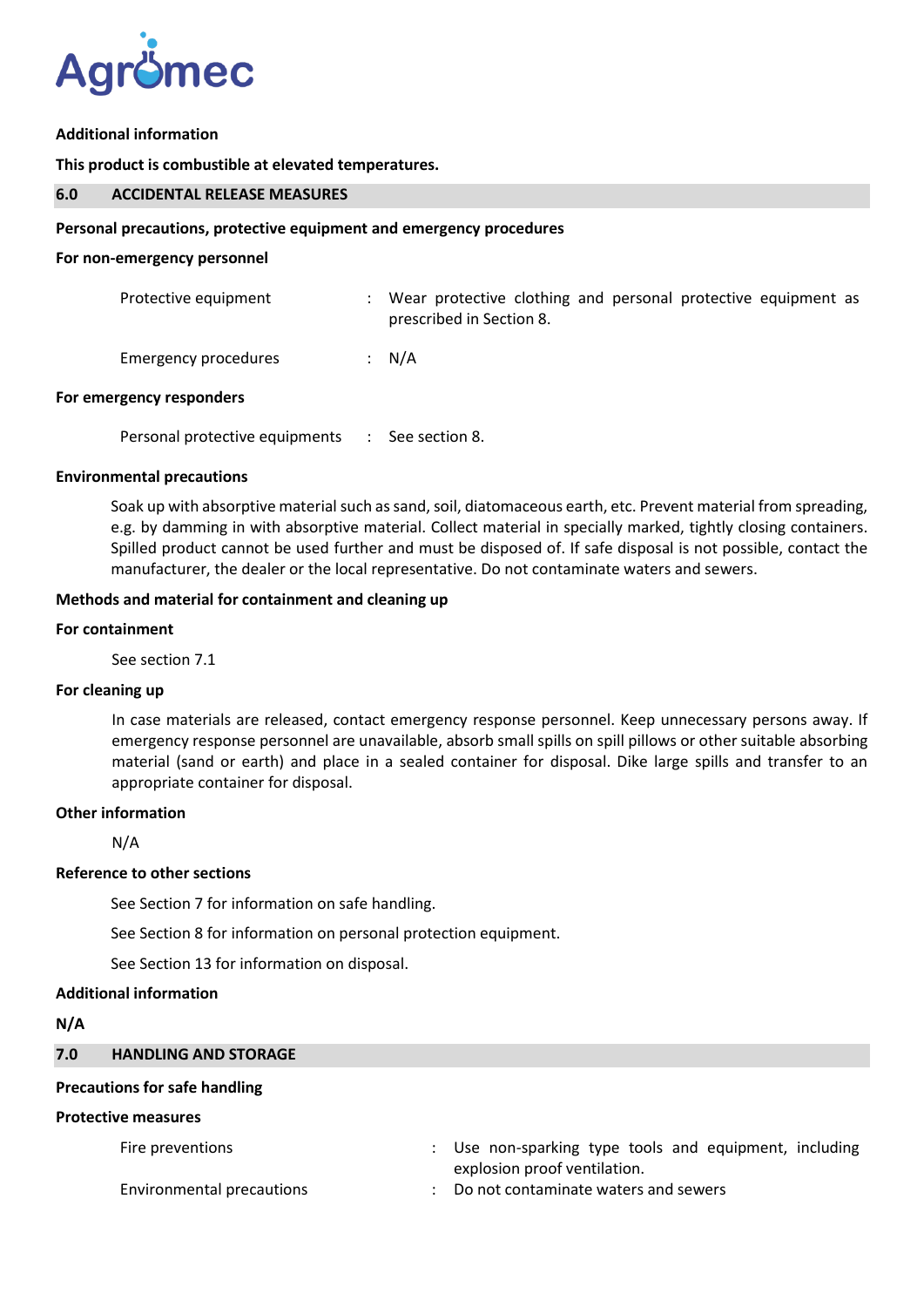

### **Advice on general occupational by hygiene**

Avoid contact with skin, eyes and clothing. Avoid inhalation of fog and vapours. Do not eat, drink or smoke while working. In addition to the measures usually taken in chemical works like splashproof filling and measuring equipment (including vapour stripping), further personal protection measures may have to be implemented to avoid possible contact with the product.

### **Conditions for safe storage, including any incompatibilities**

| Technical measures and storage conditions : Protect from light and humidity. |                   |                                                                                                                                           |
|------------------------------------------------------------------------------|-------------------|-------------------------------------------------------------------------------------------------------------------------------------------|
| Packaging materials                                                          |                   | Store the product in closed original containers.                                                                                          |
| Requirements for storage rooms and : N/A<br>vessels                          |                   |                                                                                                                                           |
| Hints on storage assembly                                                    | $\mathcal{L}$     | N/A                                                                                                                                       |
| Further information on storage conditions                                    | $\sim$ 100 $\sim$ | Store separately from animal feed, food and stimulants.<br>Store in original container only in cool, dry, well ventilated<br>secure area. |
| Specific and use(s                                                           |                   |                                                                                                                                           |
| Recommendations                                                              |                   | Keep out of reach of children and animals.                                                                                                |
| Industrial sector specific solutions                                         |                   | N/A                                                                                                                                       |

#### **8.0 EXPOSURE CONTROL/PERSONAL PROTECTION**

| <b>Substance</b>  | ppm $mg/m3$ | ppm $mg/m3$ |
|-------------------|-------------|-------------|
| Propane-1, 2-diol | 150 ppm 474 |             |

Workplace Exposure Standard – Time Weighted Average (WES-TWA).The time-weighted average exposure standard designed to protect the worker from the effects of long-term exposure. Workplace Exposure Standard – Short-Term Exposure Limit (WESSTEL). The 15-minute average exposure standard. Applies to any 15- Minute period in the working day and is designed to protect the worker against adverse effects of irritation, chronic or irreversible tissue change, or narcosis that may increase the likelihood of accidents. The WES-STEL is not an alternative to the WES- TWA; both the short-term and time-weighted average exposures apply. Workplace Exposure Standards and Biological Exposure Indices NOV 2017 9TH EDITION.

## **Engineering Controls**

In workplace ensure good ventilation.

## **Personal Protection Equipment**



| <b>Eyes</b>                     | Safety goggles or face shield.                                                                                                                                                                                                                                                                |
|---------------------------------|-----------------------------------------------------------------------------------------------------------------------------------------------------------------------------------------------------------------------------------------------------------------------------------------------|
| <b>Hands and</b><br><b>Skin</b> | When mixing or applying wear appropriate protective clothing including<br>cotton overalls buttoned to the neck and wrist, impervious, elbow-length<br>gloves, and eye protection. Remove protective clothing and wash hands,<br>arms and face with soap and water before meals and after work |
| <b>Respiratory</b>              | If fumes build up, use suitable breathing mask.                                                                                                                                                                                                                                               |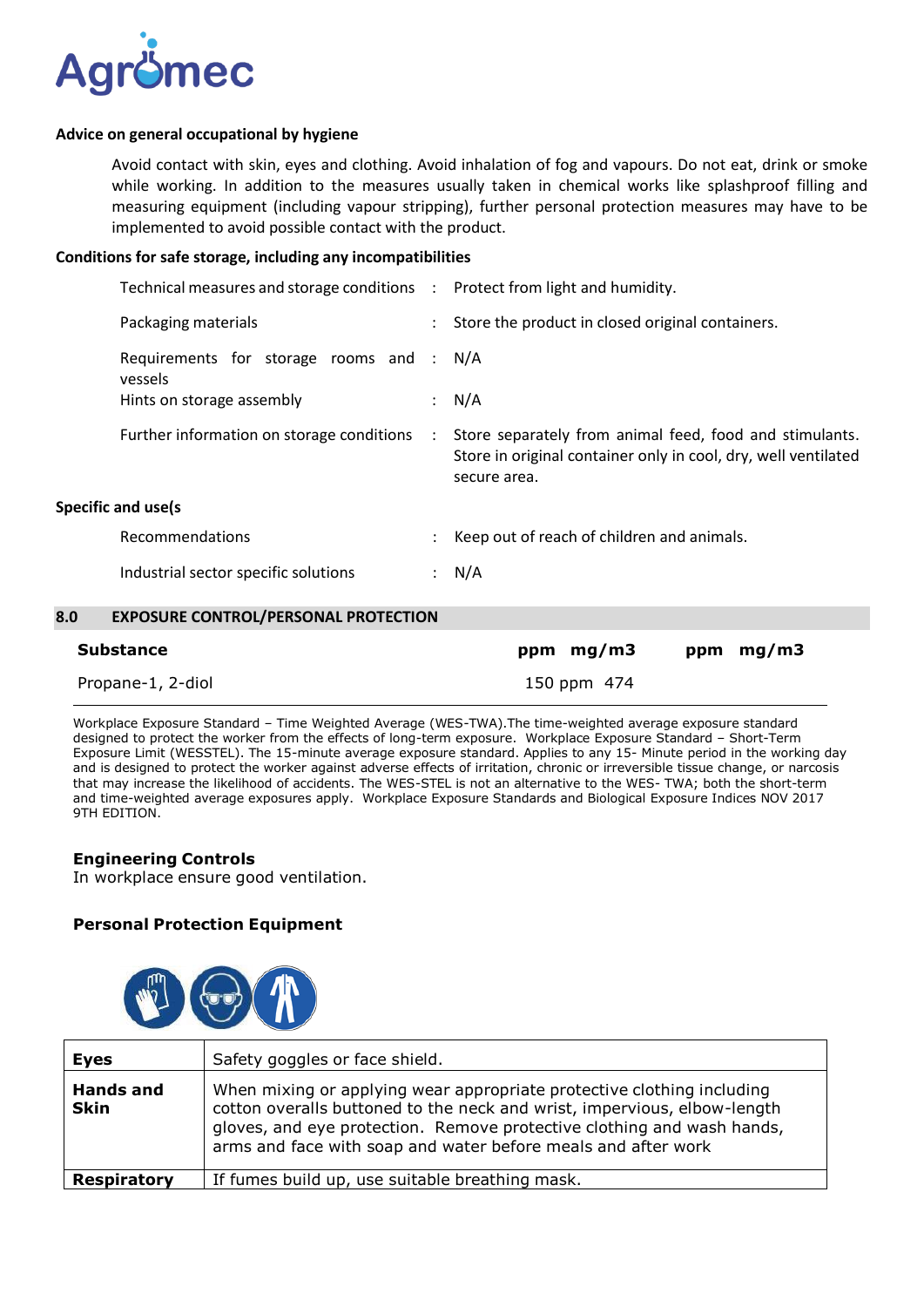

| Wash clothing separately before re-use. |
|-----------------------------------------|
|-----------------------------------------|

# **9.0 PHYSICAL AND CHEMICAL PROPERTIES**

| <b>Appearance</b>               | Liquid                                            |
|---------------------------------|---------------------------------------------------|
| <b>Colour</b>                   | Beige                                             |
| <b>Odour</b>                    | Sweet                                             |
| <b>Odour Threshold</b>          | Not available                                     |
| pH                              | Not available                                     |
| <b>Boiling Point</b>            | $100^0C$                                          |
| <b>Melting Point</b>            | 70-72°C                                           |
| <b>Freezing Point</b>           | Not available                                     |
| <b>Flash Point</b>              | Not available                                     |
| <b>Flammability</b>             | Not available                                     |
| <b>Upper and Lower</b>          | Not available                                     |
| Vapour Pressure (20°C)          | 2,3 x 10e-6hPa (Ethofumesate ISO)                 |
| Density (g/ml)                  | 1,1377 (20°C)                                     |
| <b>Specific Gravity</b>         | Not available                                     |
| <b>Water Solubility</b>         | 0,13 g/l (pH 5), 0,125 g/l (pH7), 0,132 g/l (pH9) |
| <b>Partition Coefficient:</b>   | Not available                                     |
| Auto-ignition                   | Not available                                     |
| <b>Decomposition</b>            | Not available                                     |
| <b>Viscosity</b>                | 772 mPas                                          |
|                                 |                                                   |
| <b>Particle Characteristics</b> | Not available                                     |

# **Information on basic physical and chemical properties**

## **10.0 STABILITY AND REACTIVITY**

| <b>Stability of Substance</b> | This product is stable under normal conditions. |
|-------------------------------|-------------------------------------------------|
| <b>Conditions to Avoid</b>    | Protect from frost                              |
| <b>Incompatible Materials</b> | None known.                                     |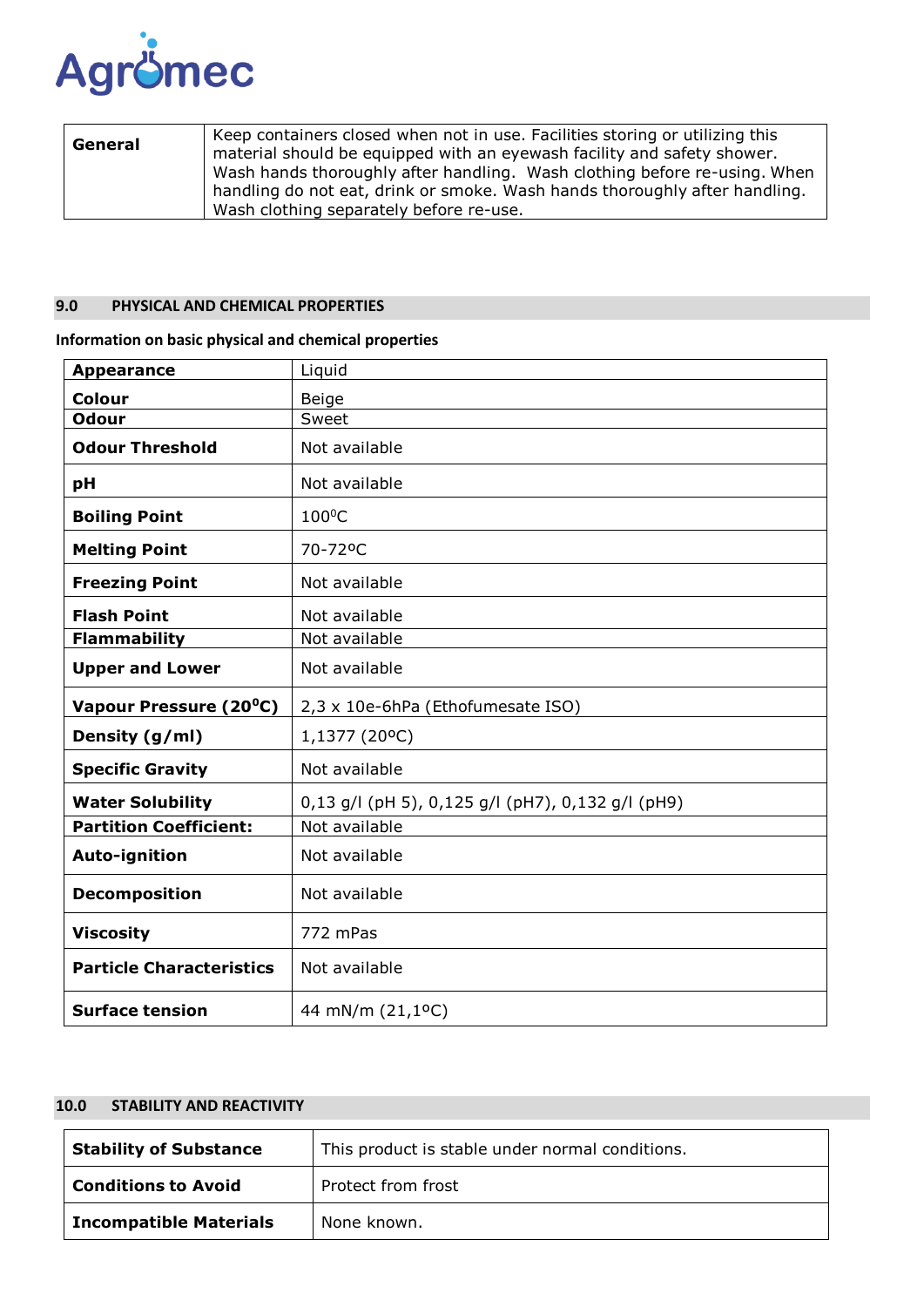

| <b>Hazardous Decomposition</b>   Carbon oxides (CO, CO2) sulphur oxides (SO2, SO3) |  |  |
|------------------------------------------------------------------------------------|--|--|
|                                                                                    |  |  |

# **11.0 TOXICOLOGICAL INFORMATION**

### **Information on toxicological effects**

## **Acute Effects:**

| <b>Swallowed</b>  | Not applicable. Rat Oral LD 50 [mg/kg]<br>>2000 (OECD 423)   |
|-------------------|--------------------------------------------------------------|
| <b>Dermal</b>     | Not applicable. Rat dermal LD50 [mg/kg] >4000 (OECD 402)     |
| <b>Inhalation</b> | Not applicable. Rat inhalation LC50 mg/l/4h]>4,29 (OECD 403) |
| Eye               | Not applicable.                                              |
| <b>Skin</b>       | Not applicable.                                              |

**Chronic Effects:**

| Carcinogenicity     | Not applicable. |
|---------------------|-----------------|
| Reproductive        | Not applicable. |
| <b>Germ Cell</b>    | Not applicable. |
| <b>Mutagenicity</b> |                 |
| <b>Aspiration</b>   | Not applicable. |
| <b>STOT/SE</b>      | Not applicable. |
| <b>STOT/RE</b>      | Not applicable. |

# **12.0 ECOLOGICAL INFORMATION**

| HSNO Classes: $9.1B =$<br>$9.2A =$                        | Toxic to aquatic life.<br>Very toxic to the soil environment. |  |
|-----------------------------------------------------------|---------------------------------------------------------------|--|
| <b>Persistence and degradability</b><br>No data available |                                                               |  |
| <b>Bioaccumulation</b>                                    | No data available                                             |  |
| <b>Mobility in Soil</b>                                   | No data available                                             |  |
| <b>Other adverse effects</b>                              | No data available                                             |  |

**Individual component information (Please refer to [www.epa.govt.co.nz f](http://www.epa.govt.co.nz/)or full details): The following information is based on Ethofumesate**

Toxic to fish: LC50 22-26,5 mg/l/96h, NOEC 9,3 – 9,7 mg/l/96h

| Toxic to daphnia | EC50 70,5 mg/l/48h, NOEC 20 mg/l/48h                    |
|------------------|---------------------------------------------------------|
|                  | EC50 > 35 mg/l/21d, NOEC 11,1 mg/l/21d                  |
| Toxic to algae   | Scenedusmus suspicatus EbC50 6,65 mg/l/72h, ErC50 12,42 |
|                  | ma/l/72h                                                |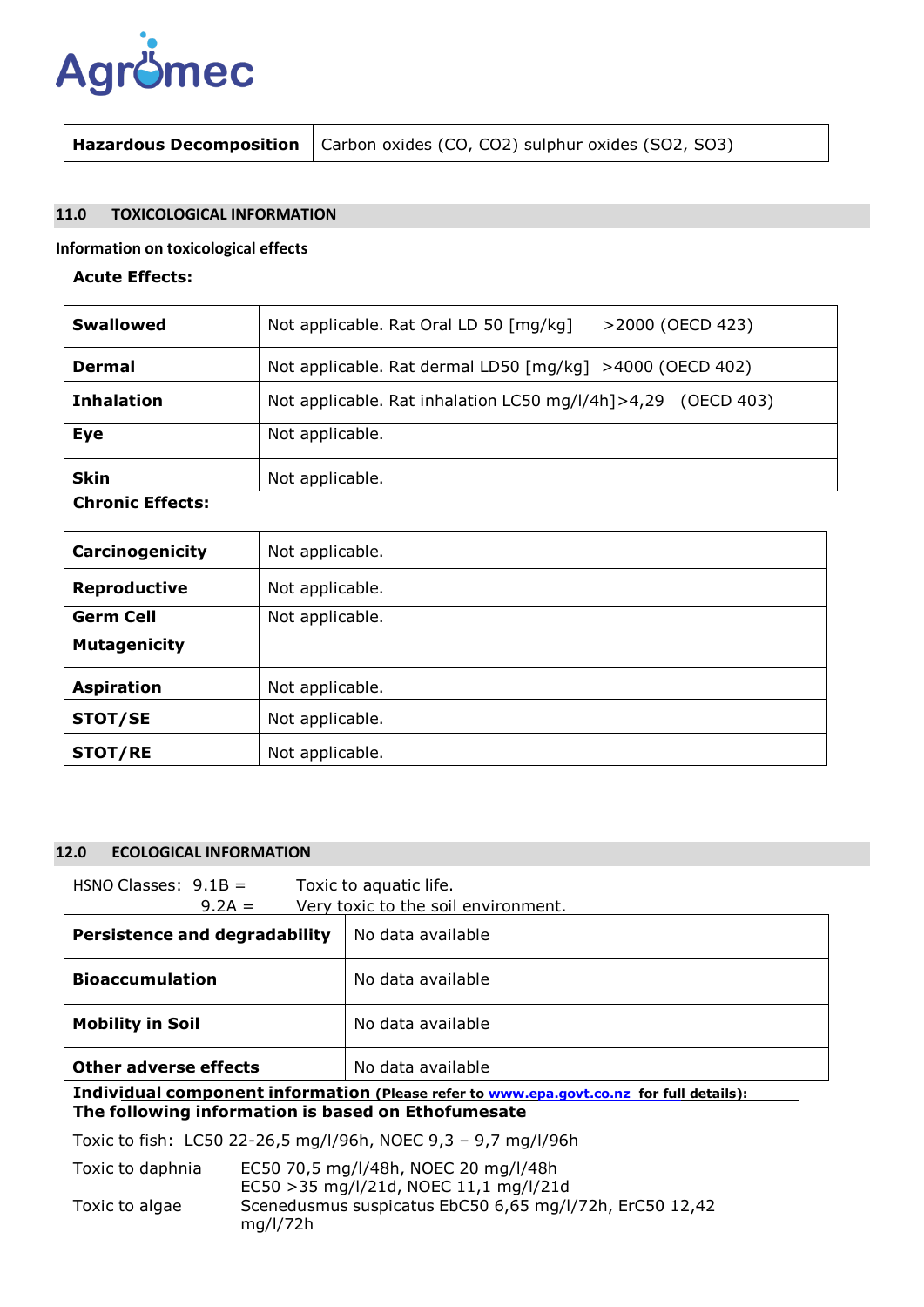

NOEC 3,5 mg/l/72h

### **13.0 DISPOSAL CONSIDERATIONS**

Disposal Method: - Triple rinse empty container and add rinsate to spray tank. Burn in an appropriate incinerator, if circumstances such as wind direction permit. Otherwise crush or puncture and bury in a suitable landfill, or if appropriate, recycle

Precautions: Do not allow product to enter waterways.

Disposal methods to avoid: Do not burn product or container

#### **14.0 TRANSPORT INFORMATION**

## **This product is classified as a Dangerous Good for transport**



| Road and Rail Transport                                 |                                                                                 |
|---------------------------------------------------------|---------------------------------------------------------------------------------|
| UN No:                                                  | 3082                                                                            |
| Class-primary<br>Packing Group<br>Proper Shipping Name: | 9<br>Ш<br>ENVIRONMENTALLY HAZARDOUS SUBSTANCE, LIQUID,<br>N.O.S. (Ethofumesate) |
| <b>Air Transport</b><br>UN No:                          | 3082                                                                            |
| Class-primary                                           | 9                                                                               |
| Packing Group<br>Proper Shipping Name:                  | III<br>ENVIRONMENTALLY HAZARDOUS SUBSTANCE, LIQUID,<br>N.O.S. (Ethofumesate)    |
| Marine Transport                                        |                                                                                 |
| UN No:<br>Class-primary                                 | 3082<br>9                                                                       |
| Packing Group<br>Proper Shipping Name:                  | III<br>ENVIRONMENTALLY HAZARDOUS SUBSTANCE, LIQUID,<br>N.O.S. (Ethofumesate)    |
| Marine Pollutant:                                       | Yes                                                                             |

If the product's individual container is below 5L, it can be transported as a non-DG as long as the product packaging is still labelled as per DG requirements and the driver is given safety information in accordance with Chapter 3.4 of the UNRTDG

# **15.0 REGULATORY INFORMATION**